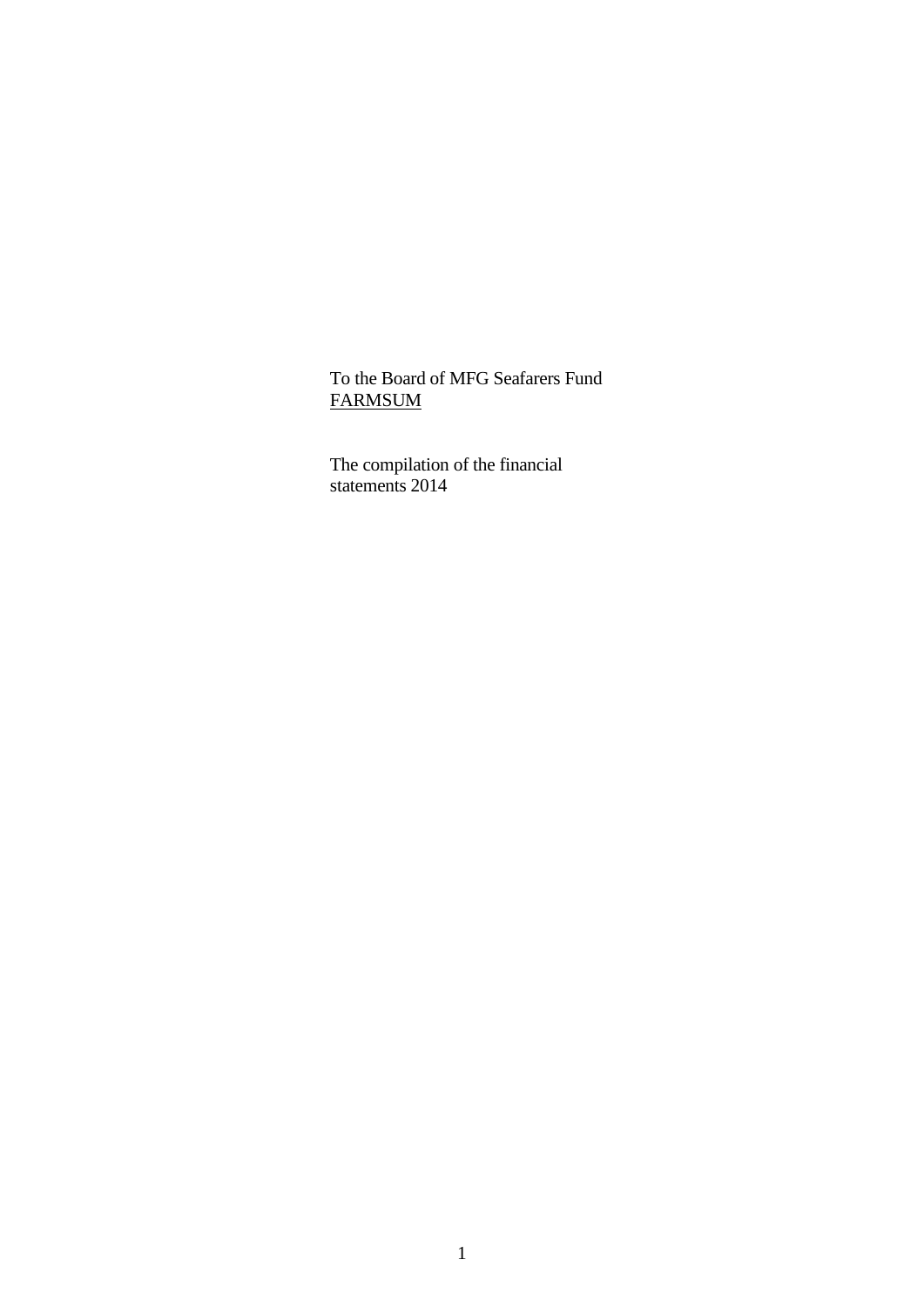# **Page**

# **TABLE OF CONTENTS**

### **FINANCIAL REPORT**

### **Financial statements**

| $1_{\cdot}$ | Balance sheet as at 31 December 2014                           |  |
|-------------|----------------------------------------------------------------|--|
|             | 2. Profit and loss account for the year ended 31 December 2014 |  |
|             | 3. Explanations                                                |  |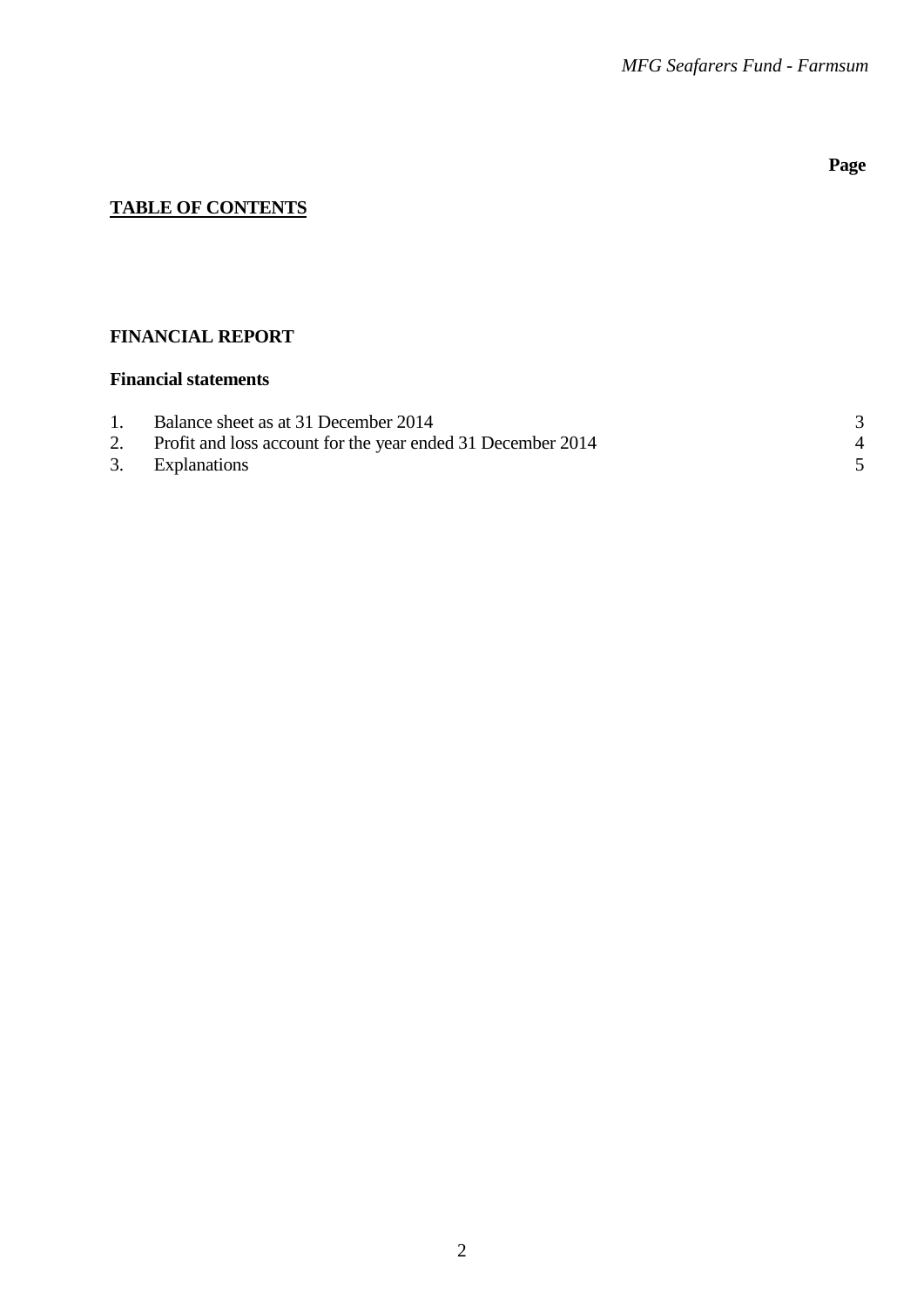# **1. BALANCE SHEET AS AT 31 DECEMBER 2014**

| <b>Assets</b>       | 31 December 2014<br>€ | 05 December 2013<br>€                |
|---------------------|-----------------------|--------------------------------------|
| <b>Cash at bank</b> | 32.800<br>32.800      | $\boldsymbol{0}$<br>$\boldsymbol{0}$ |
| <b>Liabilities</b>  | 31 December 2014      | 05 December 2013                     |
| <b>Equity</b>       | €<br>32.800           | €<br>$\overline{0}$                  |
|                     | 32.800                | $\theta$                             |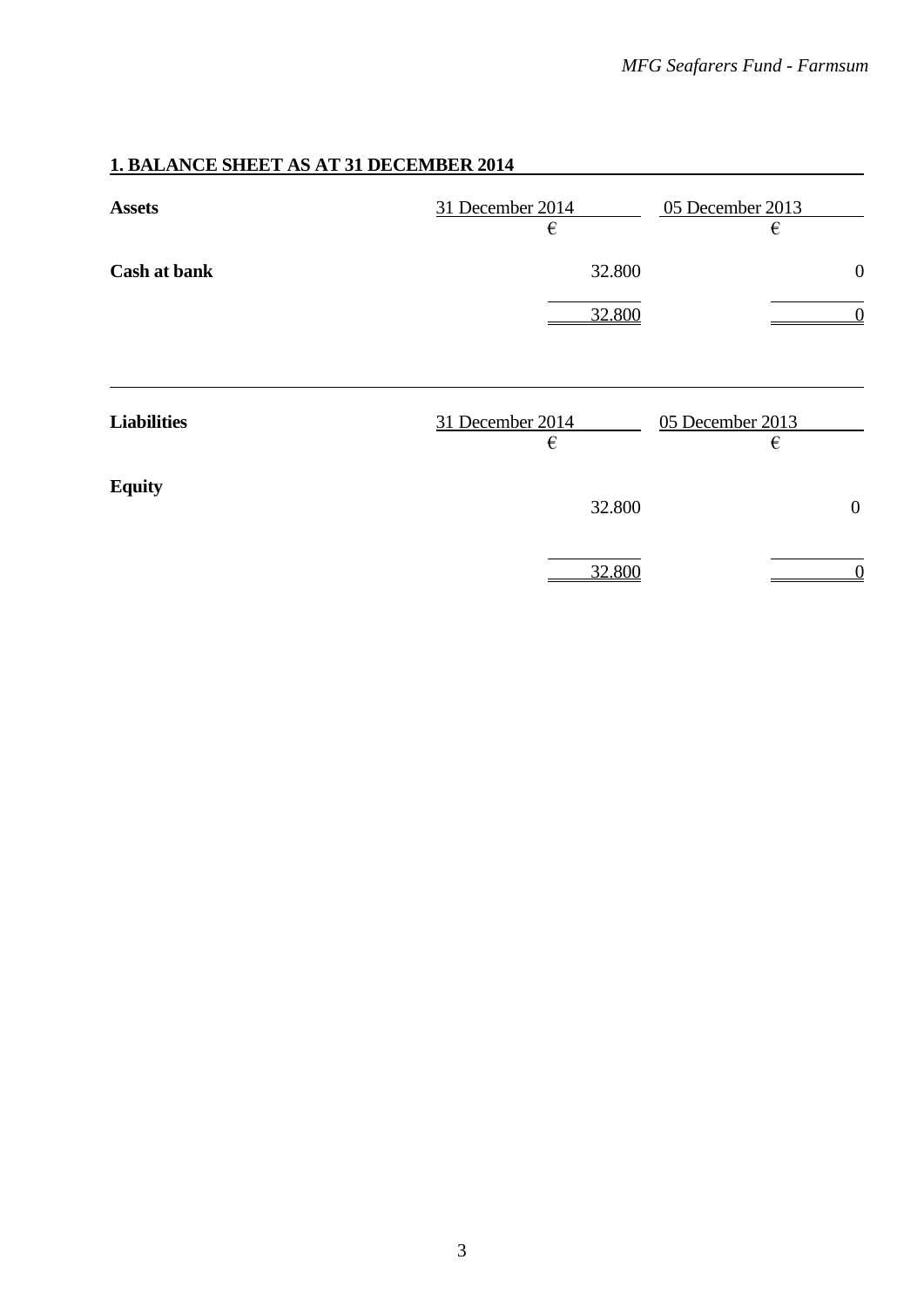# **2. PROFIT AND LOSS ACCOUNT FOR THE YEAR 2014**

|                     | 2014 | $\in$   | 2013 | €                |
|---------------------|------|---------|------|------------------|
| <b>Donations</b>    |      | 121.795 |      | $\boldsymbol{0}$ |
| <b>Gross Result</b> |      | 121.795 |      | $\boldsymbol{0}$ |
|                     |      |         |      |                  |
| <b>Expenses</b>     |      |         |      |                  |
| Gifts to projects   |      | 88.995  |      | $\boldsymbol{0}$ |
| <b>Nett Result</b>  |      | 32.800  |      | $\overline{0}$   |